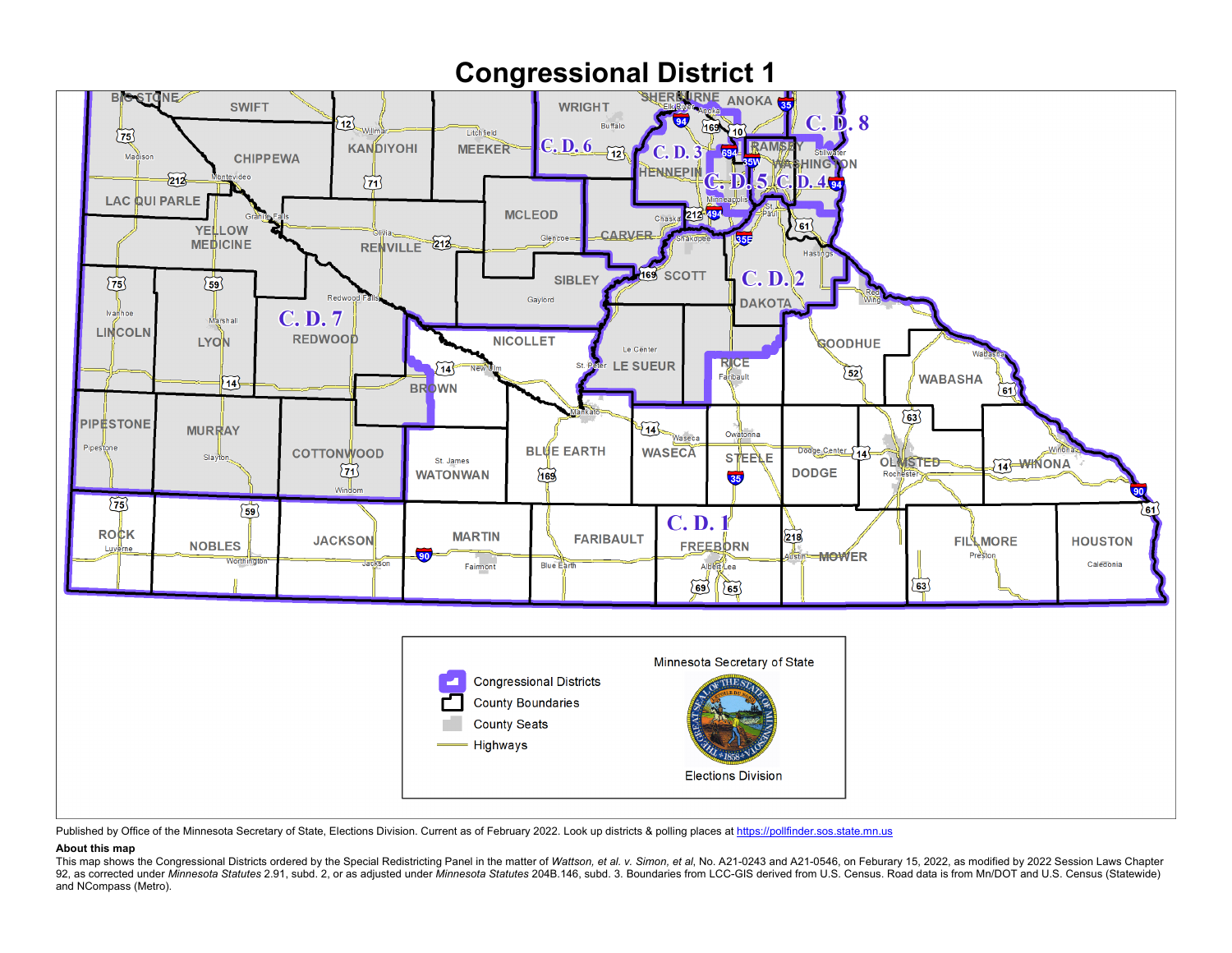## **District Description**

Territory of Minnesota Congressional District 1:

- This area in Brown County:
	- o Albin Twp
	- o Cottonwood Twp
	- o Eden Twp
	- o Evan
	- o Hanska
	- o Home Twp
	- o Lake Hanska Twp
	- o Linden Twp
	- o Milford Twp
	- o New Ulm
	- o These precincts in Prairieville Twp:
		- **PRAIRIEVILLE TWP P-1**
	- o Sigel Twp
	- o Sleepy Eye
	- o Stark Twp
- Dodge County
- Faribault County
- Fillmore County
- Freeborn County
- Goodhue County
- Houston County
- Jackson County
- Martin County
- Mower County
- Nicollet County
- Nobles County
- Olmsted County
- This area in Rice County:
	- o Cannon City Twp
	- o Dennison
	- o Faribault
	- o Nerstrand
	- o These precincts in Northfield Twp:
		- **NORTHFIELD TWP. P-1**
	- o Richland Twp